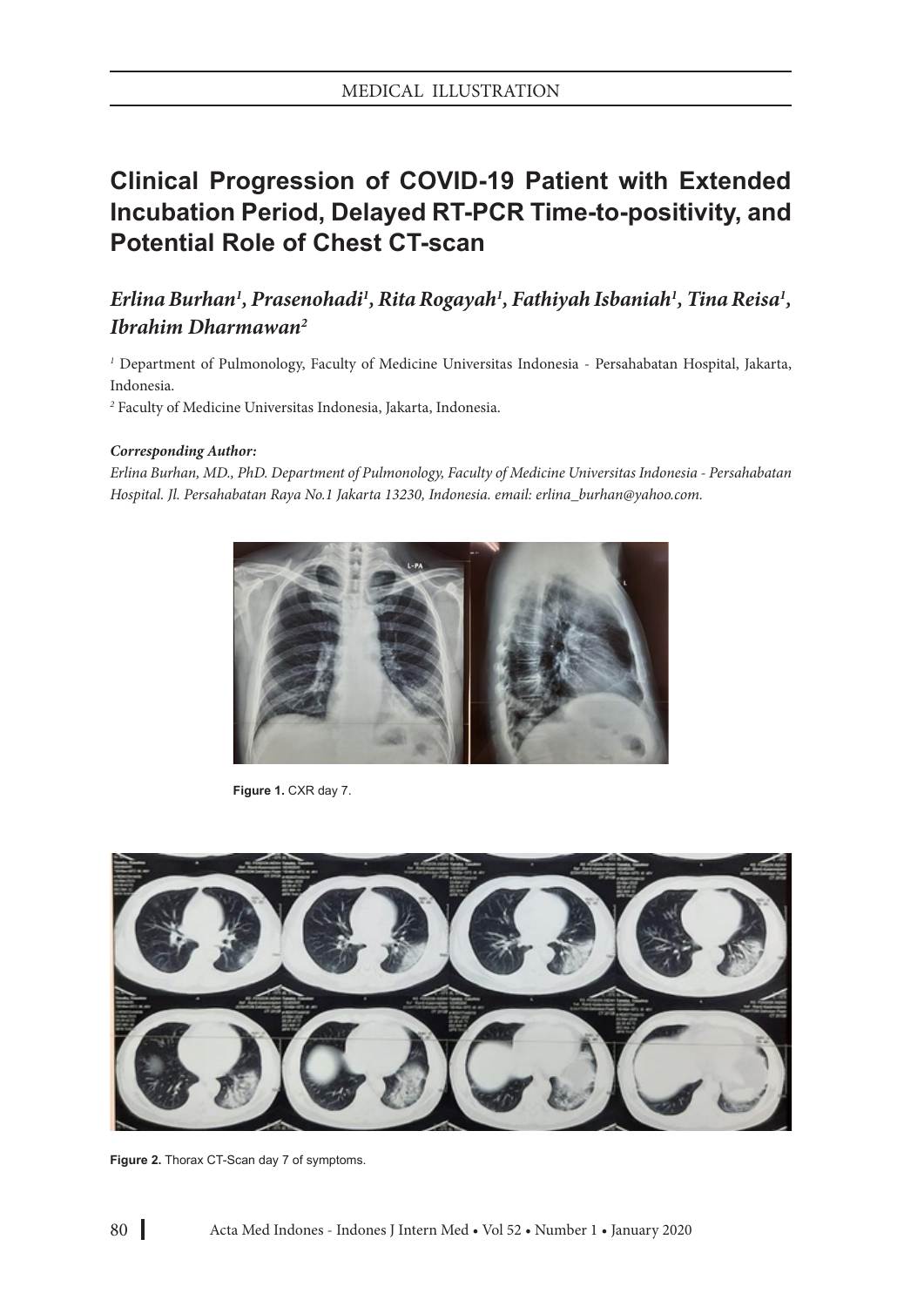

**Figure 3.** From upper left to bottom right is CXR day 14 to day 19.



**Figure 4.** CXR day 20 (left), day 21 (middle), day 23 (right).



Figure 5. CXR day 23 (left) and day 25 (right).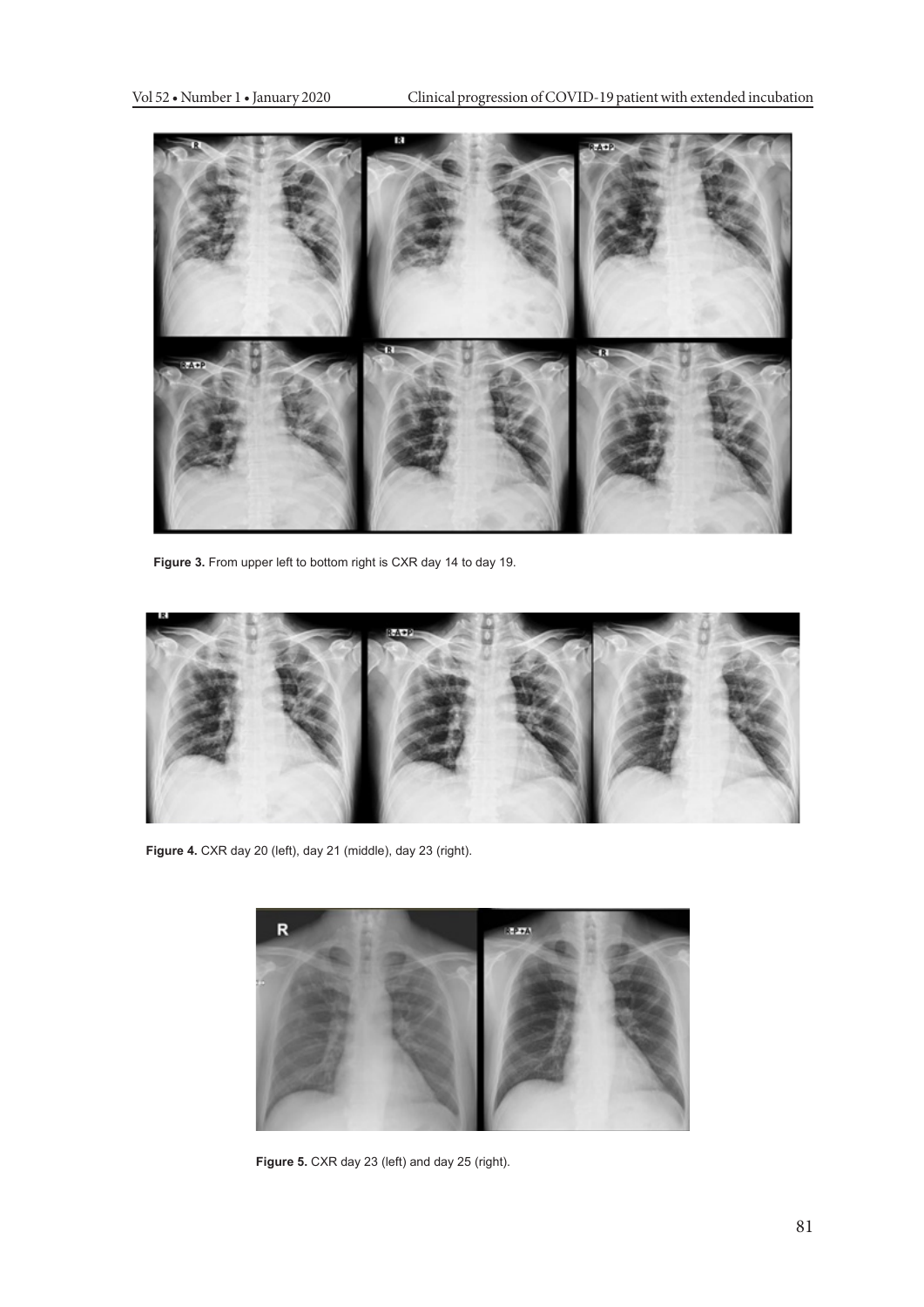Coronavirus Disease 2019 (COVID-19), previously called 2019-nCoV, is a novel disease caused by SARS- CoV-2 which was first identified as outbreak of unknown respiratory illness in Wuhan, China.1,2 COVID- 19 was declared as global health emergency by WHO on March 11, 2020 and quickly elevated to global pandemic on 11 March 2020.<sup>3</sup> COVID-19 symptom is highly various in each patient, with fever, fatigue, shortness of breath, and cough as the main presenting symptoms.4 Patient with COVID-19 may shows severe symptom with severe pneumonia and ARDS, mild symptom resembling simple upper respiration tract infection, or even completely asymptomatic.<sup>5</sup> Approximately 80% of cases is mild. However the number may changes as more people are getting tested.5 Some experts are estimating that up to 50% of all cases may be asymptomatic carrier.<sup>6,7</sup>

A 47-year old man, Mr. TY was admitted to emergency room with acute respiratory distress syndrome following 10 days of respiratory symptoms. Patient has no history of travelling overseas. However, he has history of meeting colleague with recent travel history to Japan approximately 2 weeks before onset of symptoms.

The first symptom appeared was mild fever of 37.6oC. No cough or sore throat was reported. On day 3 patient went to local clinic and diagnosed with bronchitis and was given Moxifloxacin as therapy. Chest x-ray (CXR) was done and did not show signs of pneumonia.The attending did not include COVID-19 in the differential since patient has no history of travelling to countries affected by COVID-19.

On day 7. patient reported mild fever of 37.8°C and fatigue. No cough and sore throat were reported. Patient undergone CXR and CT Scan and shows sign of left lobar pneumonia. Patient was treated with Meropenem.

On day 10, patient developed acute respiratory distress syndrome (ARDS). Swab specimen was taken to be tested for COVID-19. The result came out on day 13 and was negative. Swab specimen was taken again for the second time on day 13. On day 14 result came out and was positive. Patient was diagnosed with COVID-19 and was referred to Persahabatan General Hospital Jakarta (PER).

During hospitalization at PER, patient was

treated with Oseltamivir 2x75mg, chloroquine 2x500mg, Levofloxacin 1x750mg, Vitamin C 2 x 1000mg, Vitamin B1 1x100 mg, Vitamin B6 1x100mg, and Vitamin B12 1x200mcg. Clinical condition is gradually improved with total resolution 25 days after onset of symptom.

CXR was done daily for 12 days and shows improvement of infiltrate and consolidation. Patient was discharged on day 27 after onset of symptoms.

Coronavirus Disease 2019 (COVID-19) is caused by SARS-CoV-2 virus, a member of coronaviridae family with crown-like appearance under electron microscope.2 Coronavirus (CoV) is a common virus that able to infect various species and causes various disease in multiple organ such as respiratory, enteric, hepatic, and neurological diseases in different animal species, including camels, cattle, cats, and bats. Up until now, seven human CoVs (HcoVs) — have been identified. SARS-CoV-2 belong to the betaCoV category. It is sensitive to ultraviolet rays, heat, and can be effectively inactivated by lipidsolvent.

Transmission of SARS-CoV-2 is mainly through respiratory droplet produced from coughing and sneezing of infected individual. Healthy person can get exposed to these droplet directly or indirectly, for example from contaminated surface.

Based on the available evidence from report of Wuhan COVID-19 early cases, the mean incubation period of COVID-19 is 5.2 days with the 95th percentile of distribution at 12.5 days.<sup>8</sup> The clinical spectrum of COVID-19 is various. Ranging from asymptomatic forms, mild upper and lower respiratory tract infection, to severe clinical conditions characterized by respiratory failure requiring mechanical ventilation and support in an intensive care unit (ICU), to multiorgan and systemic manifestations in terms of sepsis, septic shock, and multiple organ dysfunction syndromes (MODS).<sup>2</sup> Mortality and severe manifestations are higher in older individual aged  $\geq 80$  years (15%) and age 70-70 years (8%). Half of patient with critical conditions had underlying disease such as cardiovascular disease, diabetes, chronic respiratory disease, and oncological disease.